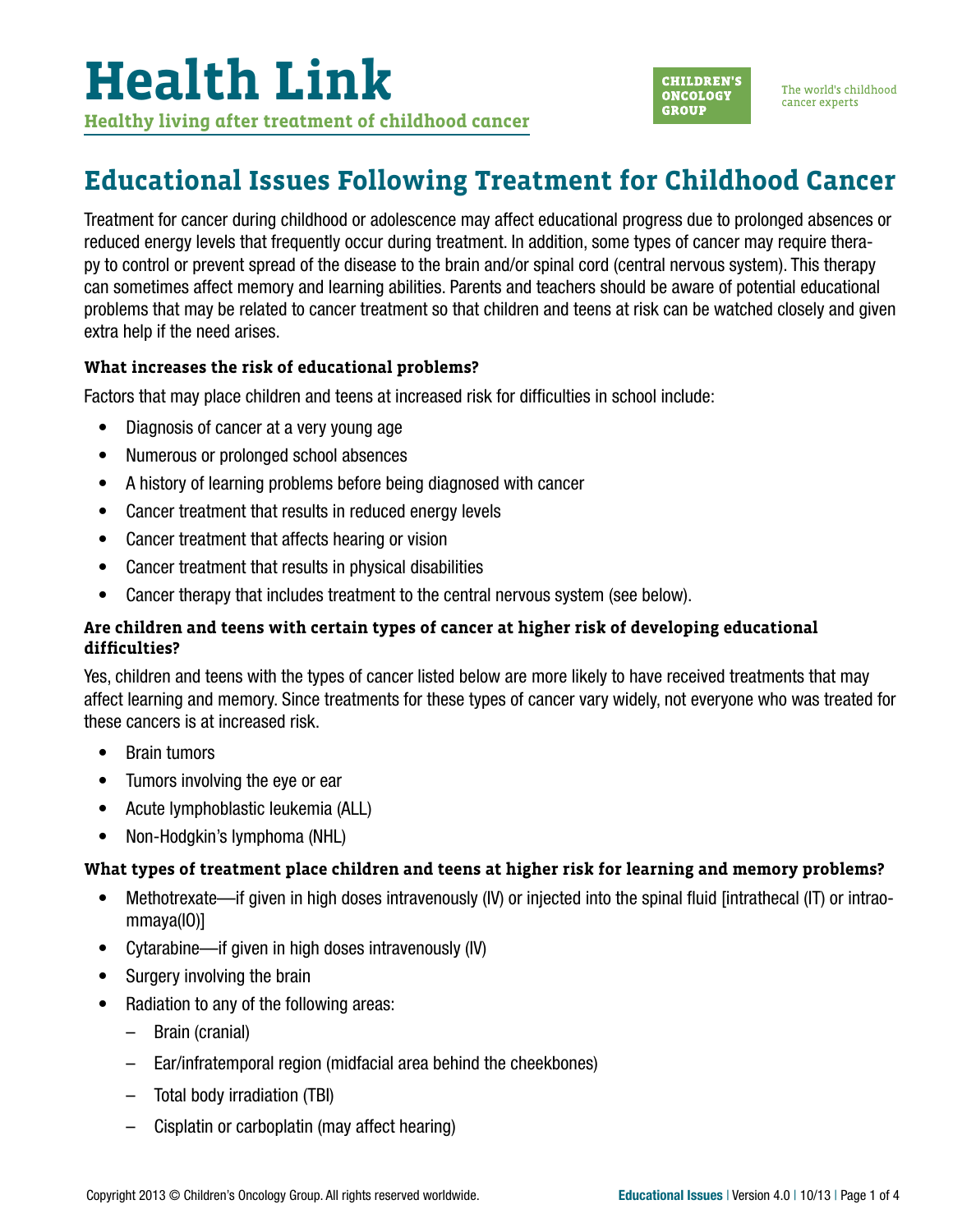### **Health Link Healthy living after treatment of childhood cancer**



The world's childhood cancer experts

#### **What testing is recommended?**

Any young person who has had any of the above cancer treatments, or who is having difficulties in school, should undergo a specialized evaluation by a pediatric psychologist (neuropsychological testing) at the time of entry into long-term follow-up. This type of testing will measure IQ and school based skills, along with more detailed information about how the child processes and organizes information.

Even if the initial neuropsychological evaluation is normal, it is important for parents and teachers to remain watchful. Further neuropsychological evaluations may be necessary if the child or teen begins having trouble in school or develops any of the problems listed in the section below. In addition, repeat testing is often recommended at times when academic challenges are more likely to occur, such as at entry into elementary school, middle school, high school, and during pre-college planning.

### **What learning problems may occur?**

The brain is a very complex structure that continues to grow and develop throughout childhood and adolescence. Some problems may not become apparent until years after therapy is completed. Common problem areas include:

- Handwriting
- Spelling
- Reading
- Vocabulary
- Math
- Concentration
- Attention span
- Ability to complete tasks on time
- Memory
- Processing (ability to complete assignments that require multiple steps)
- Planning
- Organization
- Problem-solving
- Social skills

### **What can be done to help with learning problems?**

If a problem is identified, special accommodations or services can be requested to help maximize the student's learning potential. The first step is usually to schedule a meeting with the school in order to develop a specialized educational plan. Examples of strategies that are often helpful for children and teens with educational problems related to cancer treatment include:

- Seating near the front of the classroom
- Minimizing the amount of written work required
- Use of tape-recorded textbooks and lectures
- Use of a computer keyboard instead of handwriting
- Use of a calculator for math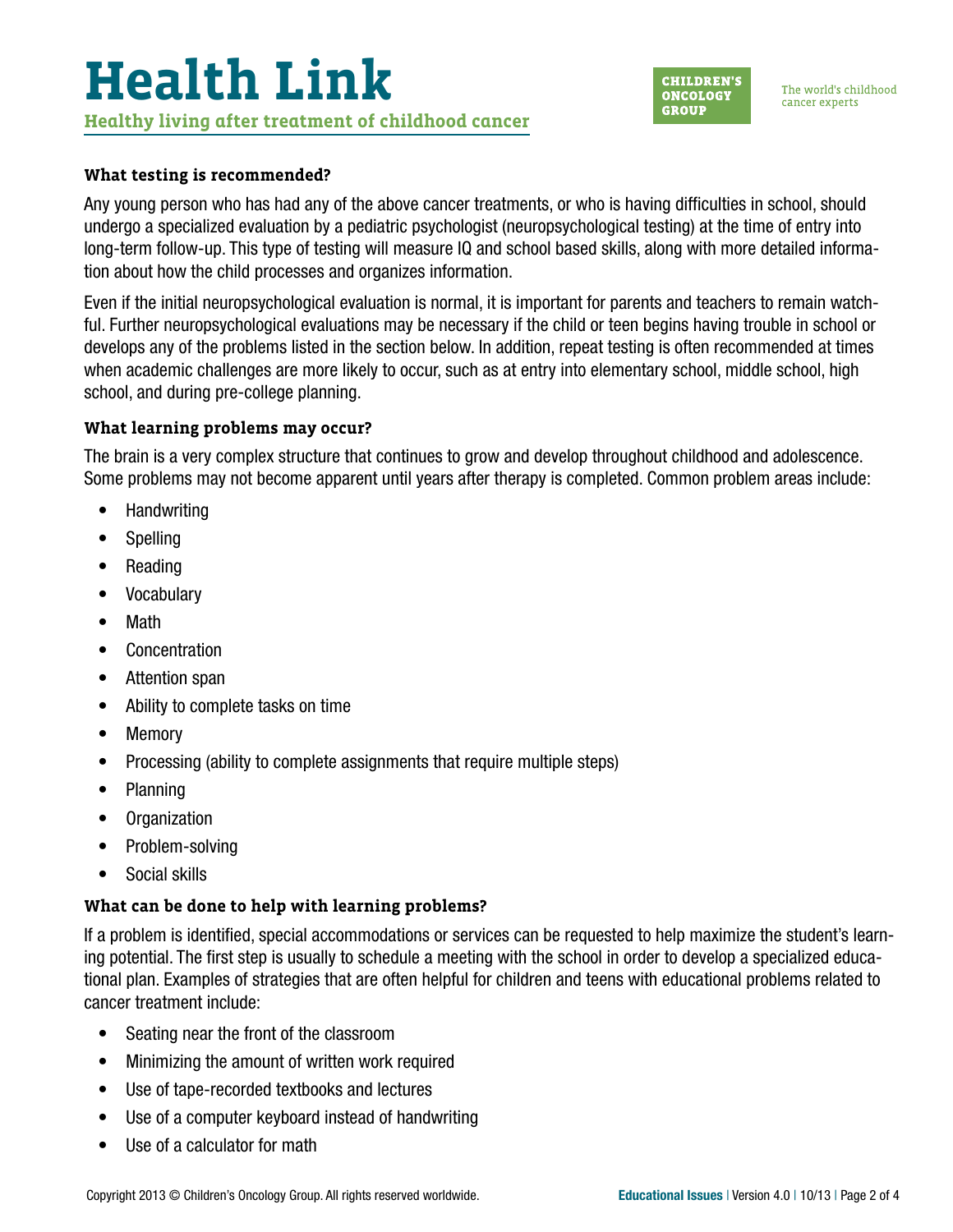# **Health Link Healthy living after treatment of childhood cancer**



The world's childhood cancer experts

- Modification of test requirements (extra time, oral instead of written exams)
- Assignment of a classroom aide
- Extra help with math, spelling, reading, and organizational skills
- Access to an elevator
- Extra time for transition between classes
- Duplicate set of textbooks to keep at home

### **What laws protect the rights of students who have undergone treatment for cancer?**

In the United States, there are three public laws that protect the rights of students with educational problems related to cancer treatment. These laws are:

### *The Rehabilitation Act of 1973 – Section 504*

This legislation provides accommodations for students with a "physical or mental impairment which substantially limits one or more major life activities," or students who have "a record of such impairment," or who are "perceived as having such an impairment" (The Rehabilitation Act, 1973). Qualifying conditions include chronic illnesses such as cancer, as well as many other disabilities, including hearing problems, vision problems, learning disabilities, speech disorders, and orthopedic handicaps. All childhood cancer survivors in the United States are eligible for accommodations under this law, and all educational institutions receiving federal funding (including colleges and universities) are required to comply. Accommodations may include modifications in the curriculum (such as allowing the use of a calculator and extra time for assignments or test-taking) and the environment (such as seating near the front of the classroom or allowing extra time between classes).

### *The Individuals with Disabilities Education Act (IDEA)*

The IDEA legislation (PL 105-17) requires that public schools provide "free and appropriate education in the least restrictive environment" for disabled students between the ages of 3 and 21 years of age. In order to qualify for special education services under IDEA, the student must meet qualifications under at least one disability outlined in the law—those that most commonly apply to students treated for cancer include "specific learning disability," "traumatic brain injury," or "other health impairment." In order to access services under the IDEA legislation, parents must initiate the process by requesting that the student be evaluated for an "Individualized Education Plan" or IEP. The student will then undergo an assessment process to determine what assistance is required. A conference is then held to discuss the results of the evaluation and, if the student qualifies, to determine an individualized plan to meet the identified specialized educational needs. Services available under the IDEA legislation include tutoring, specialized classroom placements (such as a resource room), psychological services, adaptive physical education, physical, occupational and speech/language therapy, and transportation services. All services and accommodations required by the student should be specified in the IEP (the written document describing the special education program). The IEP should be reviewed and updated on an annual basis to assure that it continues to meet the student's educational needs.

### *The Americans with Disabilities Act (ADA)*

The ADA law (PL 101-336) protects against discrimination in employment, transportation, communication, government and public accommodations for people with disabilities. It guarantees equal access to public spaces, event, and opportunities and may be particularly helpful for students seeking higher education or employment.